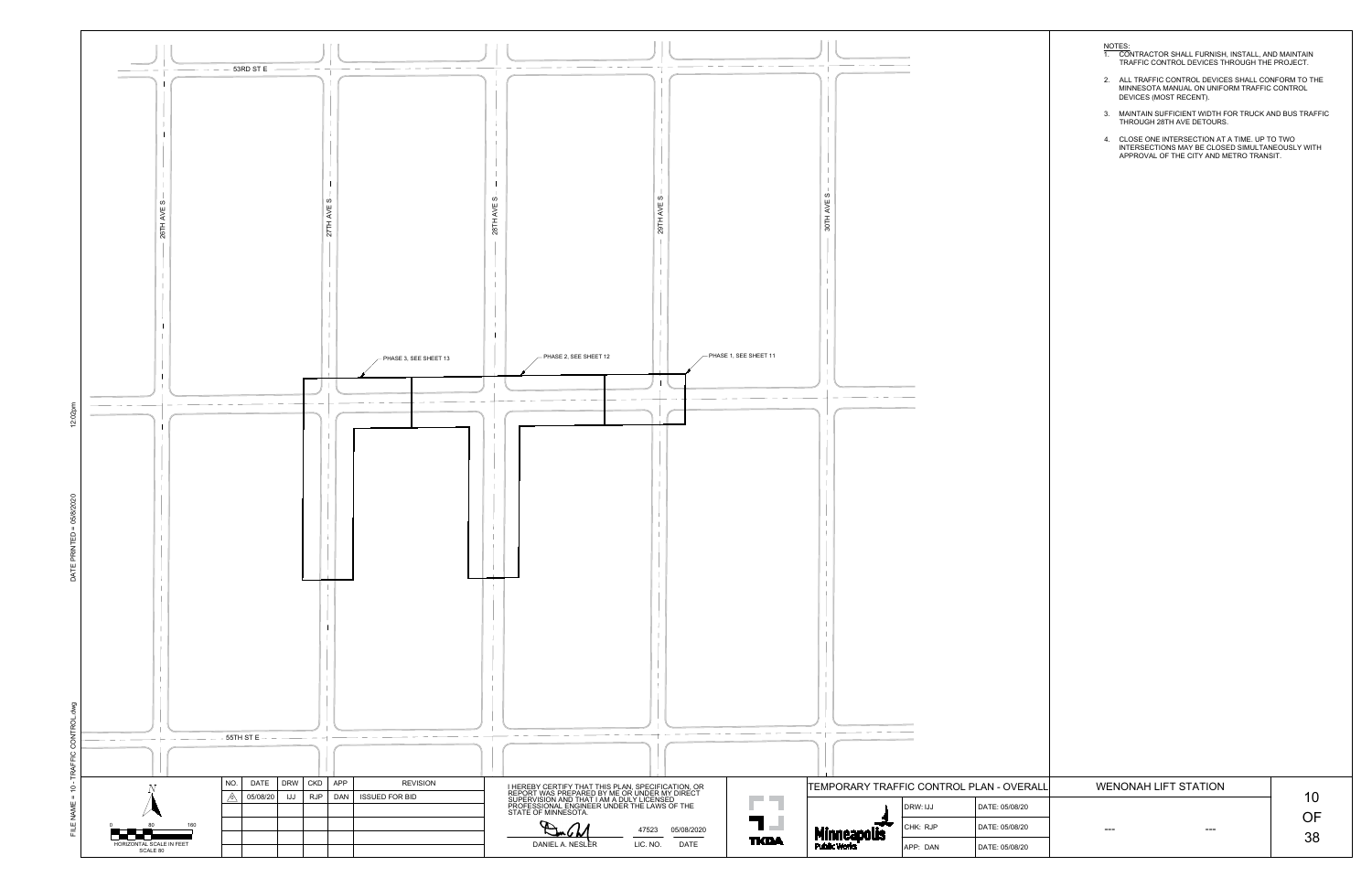

| ISH,                                                    |                                          | <b>ESTIMATE OF TRAFFIC CONTROL DEVICES</b>                          |                               |                                                                                                |  |  |
|---------------------------------------------------------|------------------------------------------|---------------------------------------------------------------------|-------------------------------|------------------------------------------------------------------------------------------------|--|--|
| <b>AFFIC</b><br><b>GH THE</b>                           | <b>SIGN</b>                              | <b>SIZE</b>                                                         | <b>ESTIMATE</b>               | <b>DESCRIPTION</b>                                                                             |  |  |
| <b>ICES</b><br><b>IIFORM</b>                            | G20-X1                                   | 72X60                                                               | <b>PHASE 1:4</b>              | <b>ROAD CLOSED</b><br><b>BEGINNING XX/XX/XXXX</b>                                              |  |  |
| S (MOST                                                 | R9-9                                     | 24X12                                                               | <b>PHASE 1:3</b>              | <b>SIDEWALK CLOSED</b>                                                                         |  |  |
| AT A<br><b>CTIONS</b><br><b>EOUSLY</b><br><b>TY AND</b> | R <sub>11</sub> -2                       | 48X30                                                               | <b>PHASE 1:4</b>              | $\mathsf{A}$<br><b>ROAD CLOSED</b>                                                             |  |  |
|                                                         | R <sub>11</sub> -4                       | 60X30                                                               | <b>PHASE 1:4</b>              | <b>ROAD CLOSED</b><br>$\, {\sf B} \,$<br>TO THRU TRAFFIC                                       |  |  |
|                                                         | $W20-1$                                  | 36X36                                                               | <b>PHASE 1:4</b>              | <b>ROAD WORK AHEAD</b>                                                                         |  |  |
|                                                         | W20-3                                    | 36X36                                                               | <b>PHASE 1:4</b>              | ROAD CLOSED AHEAD                                                                              |  |  |
|                                                         | $M3-2$                                   | 24X12                                                               | <b>PHASE 1:5</b>              | <b>EAST</b>                                                                                    |  |  |
|                                                         | $M3-4$                                   | 24X12                                                               | <b>PHASE 1:5</b>              | <b>WEST</b>                                                                                    |  |  |
|                                                         | $M4-8a$                                  | 24X18                                                               | <b>PHASE 1:2</b>              | <b>END DETOUR</b>                                                                              |  |  |
| AD"                                                     | M4-8MR                                   | 30X24                                                               | <b>PHASE 1:3</b>              | <b>DETOUR RIGHT</b>                                                                            |  |  |
|                                                         | <b>M4-8ML</b>                            | 30X24                                                               | <b>PHASE 1:3</b>              | <b>DETOUR LEFT</b>                                                                             |  |  |
|                                                         | <b>M4-8MT</b>                            | 30X24                                                               | <b>PHASE 1:2</b>              | <b>DETOUR THRU</b>                                                                             |  |  |
|                                                         | <b>STREET</b>                            | 36X12                                                               | <b>PHASE 1: 10</b>            | 54TH ST E                                                                                      |  |  |
|                                                         | <b>TYPE III</b><br><b>BARRICADE</b>      | 8FT                                                                 | <b>PHASE 1:20</b>             | <b>TYPE III BARRICADE</b>                                                                      |  |  |
|                                                         | $\mathsf{A}$<br>$\overline{\phantom{0}}$ | <b>ROAD CLOSED</b><br><b>THE REAL PROPERTY</b><br><b>STATISTICS</b> | B<br>$\overline{\phantom{0}}$ | <b>ROAD CLOSED</b><br><b>TO THRU TRAFFIC</b><br><b>THE REAL PROPERTY</b><br>$\sqrt{1 + 1 + 1}$ |  |  |
|                                                         |                                          | <b>THE REAL PROPERTY</b>                                            |                               | <b>The Communication</b>                                                                       |  |  |
|                                                         |                                          |                                                                     |                               |                                                                                                |  |  |
|                                                         |                                          |                                                                     |                               |                                                                                                |  |  |
|                                                         |                                          |                                                                     |                               |                                                                                                |  |  |
|                                                         |                                          |                                                                     |                               |                                                                                                |  |  |
|                                                         |                                          |                                                                     |                               |                                                                                                |  |  |

| PHASE 1 | <b>WENONAH LIFT STATION</b> |    |
|---------|-----------------------------|----|
| 5/08/20 |                             | 11 |
|         |                             | DЕ |
| 5/08/20 | <b>PERSON</b><br>---        |    |
|         |                             | 38 |
| 5/08/20 |                             |    |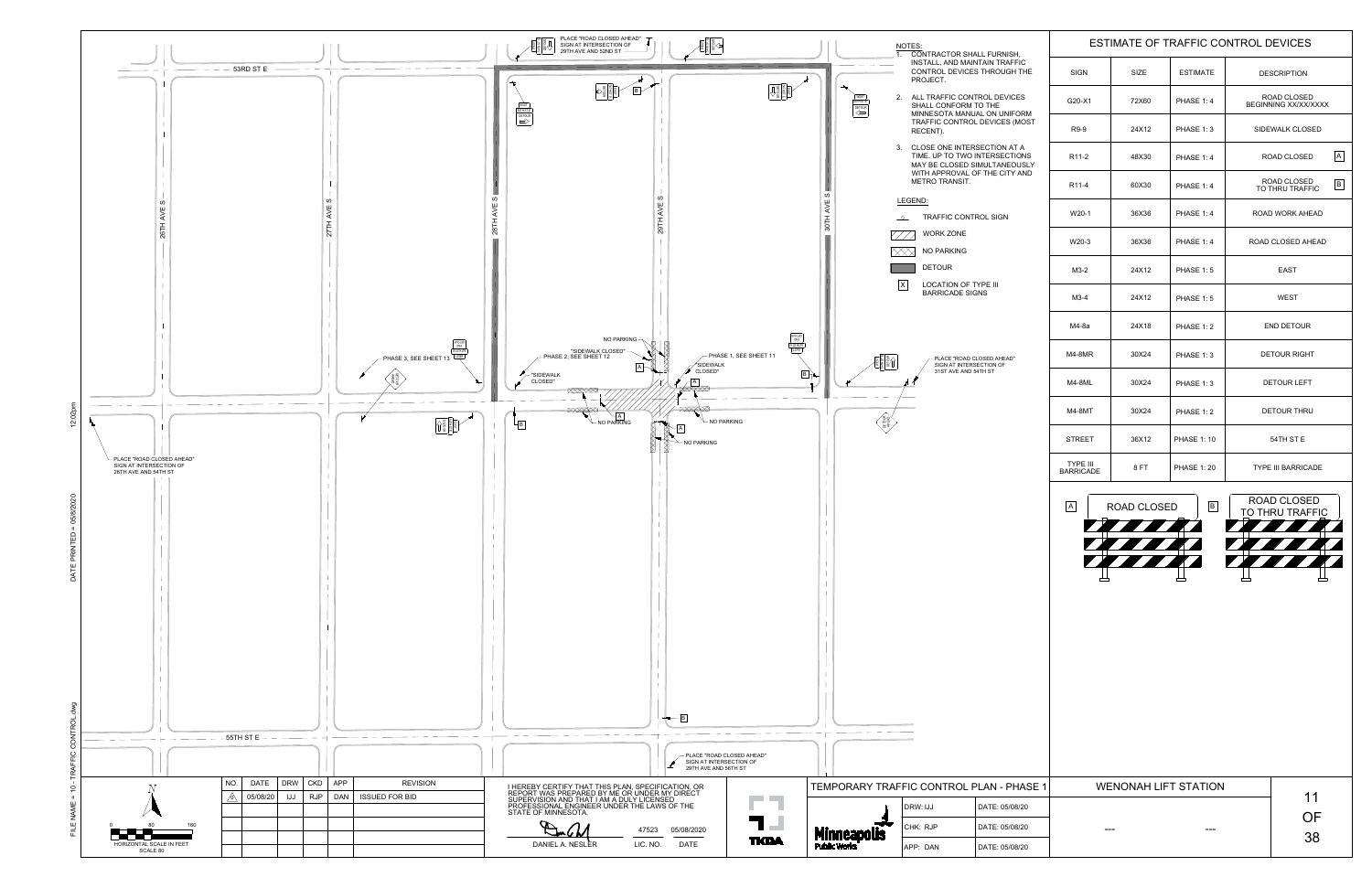

| SH,                            | ESTIMATE OF TRAFFIC CONTROL DEVICES |                             |                    |                                            |                                       |              |
|--------------------------------|-------------------------------------|-----------------------------|--------------------|--------------------------------------------|---------------------------------------|--------------|
| <b>FFIC</b><br><b>SH THE</b>   | <b>SIGN</b>                         | <b>SIZE</b>                 | <b>ESTIMATE</b>    |                                            | <b>DESCRIPTION</b>                    |              |
| <b>ICES</b>                    | G20-X1                              | 72X60                       | PHASE 2:4          | <b>ROAD CLOSED</b><br>BEGINNING XX/XX/XXXX |                                       |              |
| <b>IFORM</b><br>S(MOST)        | R9-9                                | 24X12                       | <b>PHASE 2:0</b>   | <b>SIDEWALK CLOSED</b>                     |                                       |              |
| H FOR<br>RS.                   | R <sub>11</sub> -2                  | 48X30                       | PHASE 2:4          | <b>ROAD CLOSED</b>                         |                                       | $\mathsf{A}$ |
| AT A<br><b>TIONS</b>           | R <sub>11</sub> -4                  | 60X30                       | PHASE 2:4          |                                            | ROAD CLOSED<br>TO THRU TRAFFIC        | $\sf B$      |
| <b>EOUSLY</b><br><b>TY AND</b> | W20-1                               | 36X36                       | PHASE 2:4          | <b>ROAD WORK AHEAD</b>                     |                                       |              |
|                                | W20-3                               | 36X36                       | PHASE 2:4          |                                            | ROAD CLOSED AHEAD                     |              |
|                                | $M3-1$                              | 24X12                       | <b>PHASE 2:5</b>   |                                            | <b>NORTH</b>                          |              |
|                                | $M3-2$                              | 24X12                       | <b>PHASE 2:5</b>   |                                            | <b>EAST</b>                           |              |
|                                | $M3-3$                              | 24X12                       | <b>PHASE 2:5</b>   |                                            | <b>SOUTH</b>                          |              |
| D"                             | $M3-4$                              | 24X12                       | <b>PHASE 2:5</b>   |                                            | <b>WEST</b>                           |              |
|                                | $M4-8a$                             | 24X18                       | <b>PHASE 2:4</b>   |                                            | <b>END DETOUR</b>                     |              |
|                                | $M4-8MR$                            | 30X24                       | <b>PHASE 2:6</b>   |                                            | <b>DETOUR RIGHT</b>                   |              |
|                                | M4-8ML                              | 30X24                       | <b>PHASE 2:6</b>   |                                            | <b>DETOUR LEFT</b>                    |              |
|                                | <b>M4-8MT</b>                       | 30X24                       | PHASE 2:4          |                                            | <b>DETOUR THRU</b>                    |              |
|                                | $M3-X1a$                            | 36X12                       | <b>PHASE 2: 10</b> |                                            | 54TH ST E                             |              |
|                                | $M3-X1a$                            | 36X12                       | <b>PHASE 2: 10</b> | 28TH AVE S<br><b>TYPE III BARRICADE</b>    |                                       |              |
|                                | <b>TYPE III</b><br><b>BARRICADE</b> | 8FT                         | <b>PHASE 2: 20</b> |                                            |                                       |              |
|                                | $\mathsf{A}$                        | <b>ROAD CLOSED</b>          | B                  |                                            | <b>ROAD CLOSED</b><br>TO THRU TRAFFIC |              |
|                                |                                     |                             |                    |                                            |                                       |              |
| PHASE 2                        |                                     | <b>WENONAH LIFT STATION</b> |                    |                                            | 12                                    |              |
| /08/20<br>/08/20               |                                     |                             |                    |                                            | OF                                    |              |
| /08/20                         |                                     |                             |                    |                                            | 38                                    |              |
|                                |                                     |                             |                    |                                            |                                       |              |